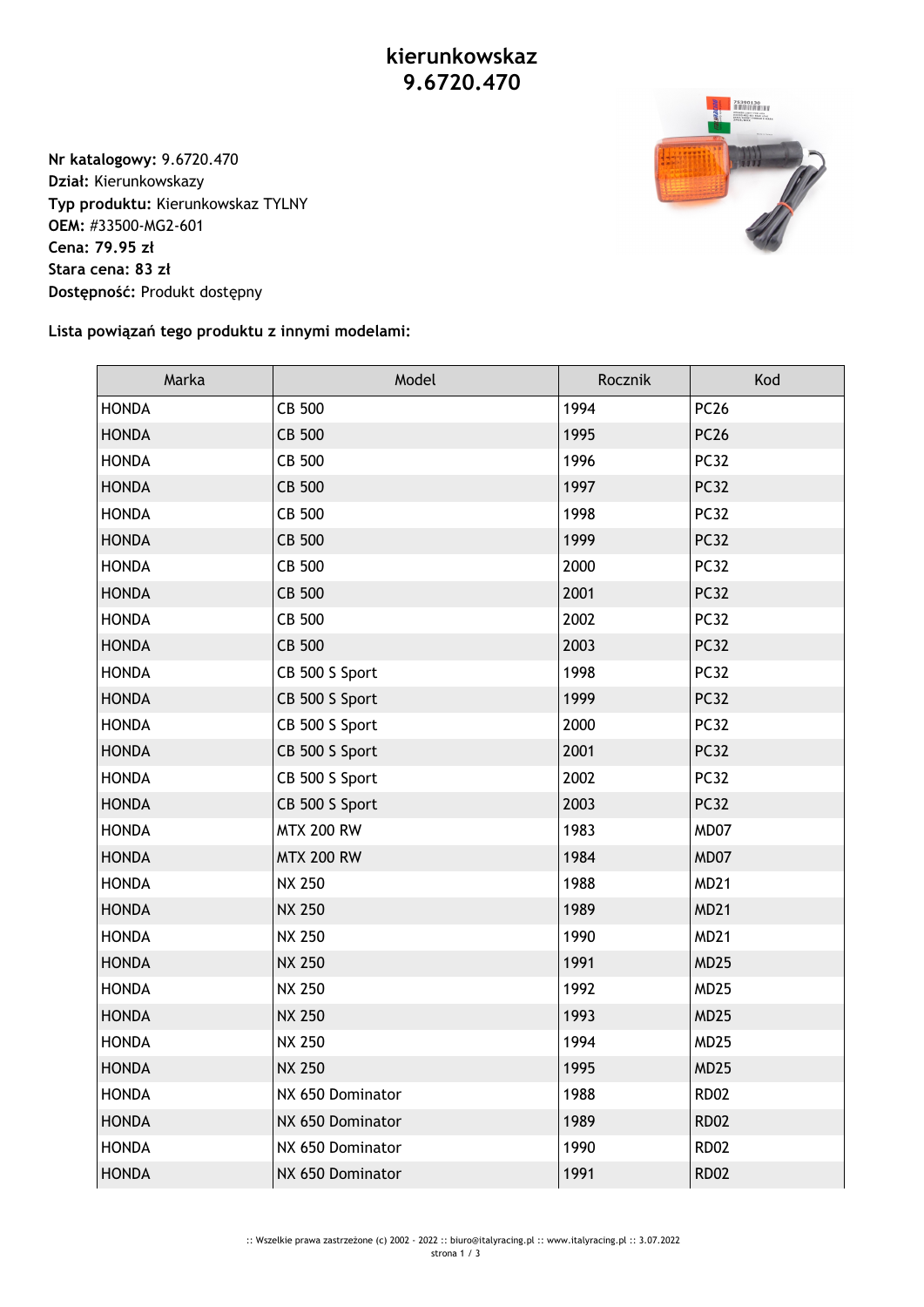| <b>HONDA</b> | NX 650 Dominator      | 1992 | <b>RD02</b>      |
|--------------|-----------------------|------|------------------|
| <b>HONDA</b> | NX 650 Dominator      | 1993 | <b>RD02</b>      |
| <b>HONDA</b> | NX 650 Dominator      | 1994 | <b>RD02</b>      |
| <b>HONDA</b> | NX 650 Dominator      | 1995 | RD0870           |
| <b>HONDA</b> | NX 650 Dominator      | 1996 | <b>RD08</b>      |
| <b>HONDA</b> | NX 650 Dominator      | 1997 | <b>RD08</b>      |
| <b>HONDA</b> | NX 650 Dominator      | 1998 | <b>RD08</b>      |
| <b>HONDA</b> | NX 650 Dominator      | 1999 | <b>RD08</b>      |
| <b>HONDA</b> | NX 650 Dominator      | 2000 | <b>RD08</b>      |
| <b>HONDA</b> | <b>XL 250 R</b>       | 1984 | <b>MD11</b>      |
| <b>HONDA</b> | <b>XL 250 R</b>       | 1985 | <b>MD11</b>      |
| <b>HONDA</b> | <b>XL 250 R</b>       | 1986 | <b>MD11</b>      |
| <b>HONDA</b> | <b>XL 250 R</b>       | 1987 | <b>MD11</b>      |
| <b>HONDA</b> | <b>XL 250 R</b>       | 1988 | <b>MD11</b>      |
| <b>HONDA</b> | <b>XL 350 R</b>       | 1985 | ND <sub>03</sub> |
| <b>HONDA</b> | <b>XL 350 R</b>       | 1986 | <b>ND03</b>      |
| <b>HONDA</b> | <b>XL 350 R</b>       | 1987 | <b>ND03</b>      |
| <b>HONDA</b> | <b>XL 350 R</b>       | 1988 | <b>ND03</b>      |
| <b>HONDA</b> | XL 600 LM Paris Dakar | 1985 | PD <sub>04</sub> |
| <b>HONDA</b> | XL 600 LM Paris Dakar | 1986 | PD <sub>04</sub> |
| <b>HONDA</b> | XL 600 LM Paris Dakar | 1987 | PD <sub>04</sub> |
| <b>HONDA</b> | <b>XL 600 R</b>       | 1983 | <b>PD03</b>      |
| <b>HONDA</b> | <b>XL 600 R</b>       | 1984 | PD <sub>03</sub> |
| <b>HONDA</b> | <b>XL 600 R</b>       | 1985 | PD <sub>03</sub> |
| <b>HONDA</b> | <b>XL 600 R</b>       | 1986 | <b>PD03</b>      |
| <b>HONDA</b> | <b>XL 600 R</b>       | 1987 | PD <sub>03</sub> |
| HONDA        | XL 600 RM             | 1986 | PD04             |
| <b>HONDA</b> | XL 600 V Transalp     | 1987 | <b>PD06</b>      |
| <b>HONDA</b> | XL 600 V Transalp     | 1988 | <b>PD06</b>      |
| <b>HONDA</b> | XL 600 V Transalp     | 1989 | <b>PD06</b>      |
| <b>HONDA</b> | XL 600 V Transalp     | 1990 | <b>PD06</b>      |
| <b>HONDA</b> | XL 600 V Transalp     | 1991 | <b>PD06</b>      |
| <b>HONDA</b> | XL 600 V Transalp     | 1992 | <b>PD06</b>      |
| <b>HONDA</b> | XL 600 V Transalp     | 1993 | <b>PD06</b>      |
| <b>HONDA</b> | XL 600 V Transalp     | 1994 | <b>PD06</b>      |
| <b>HONDA</b> | XL 600 V Transalp     | 1995 | <b>PD06</b>      |
| <b>HONDA</b> | XL 600 V Transalp     | 1996 | <b>PD06</b>      |
| <b>HONDA</b> | XL 600 V Transalp     | 1997 | <b>PD10</b>      |
| <b>HONDA</b> | XL 600 V Transalp     | 1998 | <b>PD10</b>      |
| <b>HONDA</b> | XL 600 V Transalp     | 1999 | <b>PD10</b>      |
| <b>HONDA</b> | XL 600 V Transalp     | 2000 | <b>PD10</b>      |
| <b>HONDA</b> | XRV 650 Africa Twin   | 1988 | <b>RD03</b>      |
| <b>HONDA</b> | XRV 650 Africa Twin   | 1989 | <b>RD03</b>      |
| <b>HONDA</b> | XRV 650 Africa Twin   | 1990 | <b>RD03</b>      |
|              |                       |      |                  |